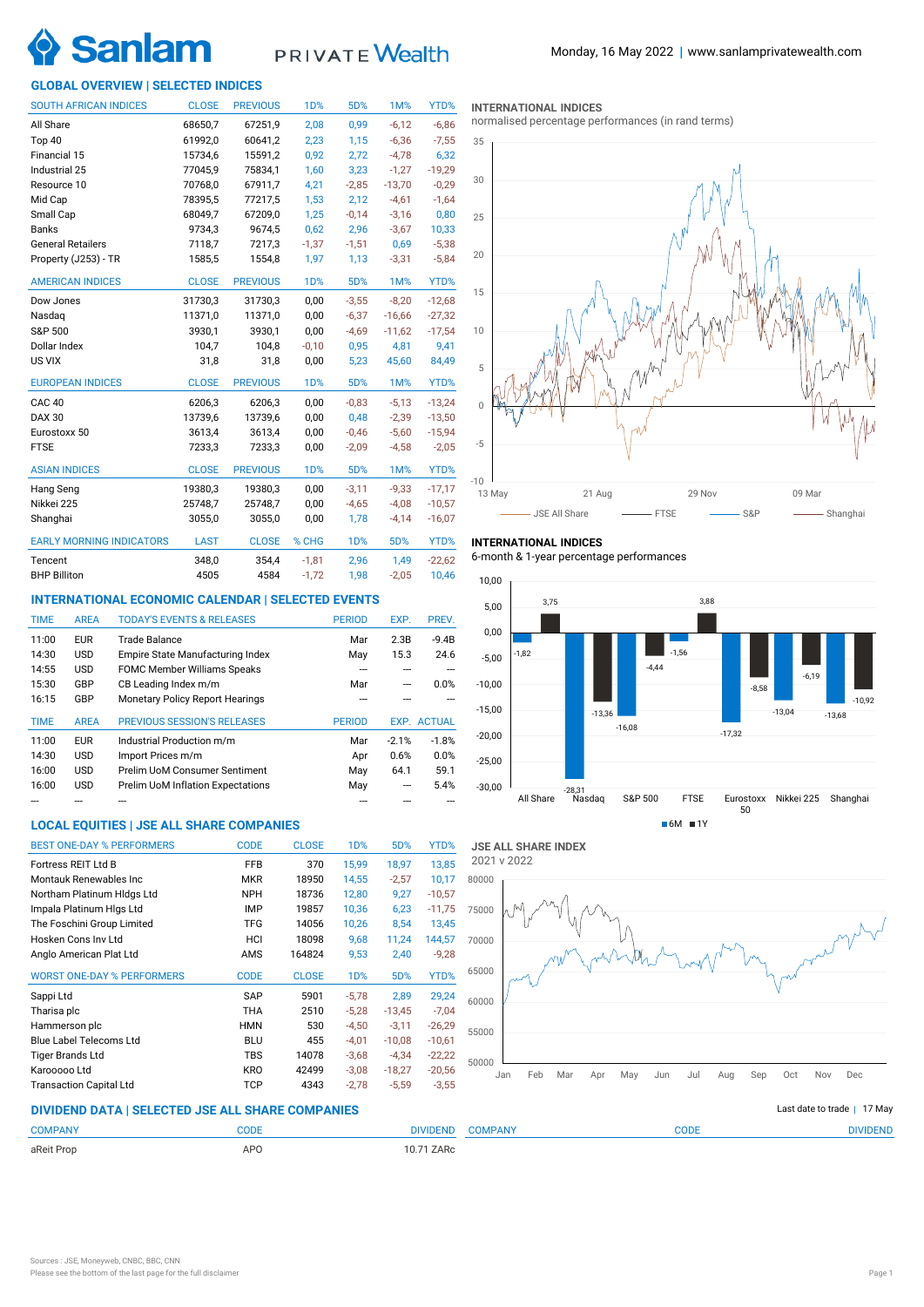| <b>COMPANY</b>               | <b>CLOSE</b> | <b>PREVIOUS</b> | 1D%     | 5D%      | 1M%      | YTD%     |
|------------------------------|--------------|-----------------|---------|----------|----------|----------|
| Absa Group                   | 16747        | 16502           | 1,48    | 5,79     | $-5,12$  | 9,78     |
| Anglo                        | 65001        | 64044           | 1,49    | $-5,55$  | $-16,82$ | $-0,26$  |
| Angloplat                    | 164824       | 150487          | 9,53    | 2,40     | $-17,28$ | $-9,28$  |
| Anglo Gold Ashanti           | 27691        | 26587           | 4,15    | $-10,75$ | $-20,76$ | $-15,76$ |
| Anheuser-Busch Inbev         | 89618        | 87875           | 1,98    | 2,20     | 5,21     | $-6,91$  |
| <b>Bhp Group Plc</b>         | 51320        | 49895           | 2,86    | $-1,72$  | $-8,78$  | 8,18     |
| <b>Bid Corp</b>              | 33022        | 31946           | 3,37    | 8,54     | 3,84     | 1,16     |
| British American Tobacco Plo | 67666        | 66000           | 2,52    | 4,21     | 8,99     | 15,49    |
| Compagnie Financiere         | 17228        | 16881           | 2,06    | 2,02     | $-3,50$  | $-28,62$ |
| Capitec                      | 212000       | 208741          | 1,56    | 3,27     | $-2,17$  | 3,93     |
| Discovery                    | 13936        | 13816           | 0,87    | $-2,60$  | $-19,64$ | $-2,93$  |
| Firstrand                    | 6706         | 6681            | 0,37    | 1,56     | $-4,87$  | 10,30    |
| Goldfields                   | 18489        | 17703           | 4,44    | $-7.34$  | $-17.25$ | 6,17     |
| Glencore Plc                 | 9126         | 8903            | 2,50    | $-4,65$  | $-9.01$  | 12,46    |
| Implats                      | 19857        | 17993           | 10,36   | 6,23     | $-9,57$  | $-11,75$ |
| Kumba Iron Ore               | 47193        | 48186           | $-2,06$ | $-4,48$  | $-25,70$ | 2,57     |
| Mondi Plc                    | 30750        | 30562           | 0,62    | $-1,66$  | 13,32    | $-22,18$ |
| Mtn Group                    | 17076        | 16890           | 1,10    | 2,16     | $-2,94$  | 0,03     |
| Naspers -N                   | 160450       | 158465          | 1,25    | 9,92     | 2,71     | $-35,09$ |
| Prosus Nv                    | 73457        | 73597           | $-0,19$ | 2,82     | $-2,71$  | $-43,91$ |
| Stanbank                     | 16168        | 16254           | $-0,53$ | 2,88     | $-2.91$  | 15,48    |
| Shoprite                     | 22370        | 22262           | 0,49    | 3,45     | $-4,65$  | 7,09     |
| Sanlam                       | 6211         | 6140            | 1,16    | 1,40     | $-10,56$ | 4,63     |
| Sasol                        | 39550        | 37385           | 5,79    | 3,81     | 6,89     | 52,70    |
| Sibanye Stillwater           | 4652         | 4395            | 5,85    | $-2,58$  | $-24,35$ | $-5,25$  |
| Vodacom Group                | 14620        | 14618           | 0.01    | $-0.90$  | $-1.79$  | 8.60     |

### **LOCAL INDICES**

1-year & 3-year percentage performances



 $1Y = 3Y$ 

## **EXPECTED COMPANY REPORTING SCHEDULE**

| <b>COMPANY</b>           | <b>CODE</b> | <b>RELEASE</b> | <b>DATE</b>  |
|--------------------------|-------------|----------------|--------------|
| <b>Balwin Properties</b> | <b>BWN</b>  |                | Final 16 May |
| Altron                   | <b>AEL</b>  |                | Final 16 May |
| Calgro M3                | <b>CGR</b>  | Final          | 16 May       |
| Astral Foods             | <b>ARL</b>  | Interim        | 16 May       |
| Pick n Pay               | <b>PIK</b>  | Final          | 17 Mav       |

## **BANK AND OTHER SELECTED PREFERENCE SHARES**

| <b>COMPANY</b>          | <b>CODE</b> | <b>CLOSE</b> | <b>CLEAN YIELD</b> | APPROX. NXT. LDT |
|-------------------------|-------------|--------------|--------------------|------------------|
| <b>Investec Limited</b> | <b>INPR</b> | 9300         | 7,18               | 08 Jun '21       |
| <b>Standard Bank</b>    | <b>SBPP</b> | 9124         | 6,98               | 06 Apr '22       |
| <b>Firstrand Bank</b>   | <b>FSRP</b> | 9529         | 6,76               | 16 Feb '22       |
| Absa                    | ABSP        | 88500        | 7,05               | 13 Apr '22       |
| Capitec                 | CPIP        | 11000        | 5,82               | 16 Mar '22       |
| Grindrod                | GNDP        | 8250         | 8,71               | 23 Mar '22       |
| Netcare                 | <b>NTCP</b> | 8300         | 7,23               | 04 May '22       |
| Discovery               | <b>DSBP</b> | 9630         | 8,36               | 09 Mar '22       |
| Invicta                 | <b>IVTP</b> | 8700         | 9,06               | 22 Jun '22       |

#### SELECTED HEADLINES

On Friday two major indexes on the Johannesburg Stock Exchange rose. The All-share index added 2.08% and the Top-40 index closed up 2.23%. Market attention this week shifts to a monetary policy decision by the South African Reserve Bank that will be announced on Thursday. A Reuters poll published on Friday forecast the bank would make its first 50 basis point repo rate hike in more than six years, taking it to 4.75%, to prevent potential second-round effects from higher consumer prices.



### **SENS ANNOUNCEMENTS**

SELECTED HEADLINES

**ADCORP HOLDINGS LIMITED – Trading Statement and Operational Update for the Twelve Months Ending 28 February 2022**

Adcorp hereby advises that a reasonable degree of certainty exists that for the year ended 28 February 2022, headline earnings per share ("HEPS") is expected to increase by a minimum of 47.5 cents compared to headline earnings per share of 34.2 cents reported for the year ended 28 February 2021, representing an increase of at least 139%. Earnings per share ("EPS") is expected to increase by a minimum of 55.9 cents compared to earnings per share of 35.6 cents reported for the year ended 28 February 2021, representing an increase of at least 157%. A further trading statement will be released as soon as the Company has reasonable certainty on the ranges of the HEPS and EPS for the period as required by the Listings Requirements. Adcorp expects to release its results for the twelve months ending 28 February 2022 on or around 30 May 2022.

Move | 13.4% Open | 525c Close | 550c High | 600c Low | 523c

#### **EASTERN PLATINUM LIMITED – Eastern Platinum Limited Reports Results For The First Quarter Of 2022**

Revenue for Q1 2022 increased to \$17.4 million (Q1 2021 – \$16.7 million), representing a 4.3% increase. The increase in revenue for Q1 2022 was primarily due to an increase in platinum group metal ("PGM") sales in the period. Mine operating income increased by \$2.0 million (or 137.5%) to \$3.4 million in Q1 2022 (Q1 2021 – \$1.4 million), resulting in an improved gross margin of 19.6% in Q1 2022 from 8.6% in Q1 2021. Operating income was \$0.1 million in Q1 2022 compared to an operating loss of \$1.7 million in Q1 2021. Net income attributable to shareholders was \$3.0 million (\$0.02 earnings per share) in Q1 2022 versus loss attributable to shareholders of \$0.9 million (\$0.01 loss per share) in Q1 2021. The Q1 2022 net income was largely attributable to the foreign exchange gain due to the appreciation of the South African Rand relative to the U.S. Dollar in Q1 2022, while in Q1 2021, the U.S. Dollar strengthened. The Company had positive working capital (current assets less current liabilities) of \$17.2 million as at March 31, 2022 (December 31, 2021 – \$14.6 million) and short-term cash resources of \$6.6 million (consisting of cash, cash equivalents and short-term investments) (December 31, 2021 – \$6.1 million).

Move | 4.44% Open | 495c Close | 470c High | 495c Low | 470c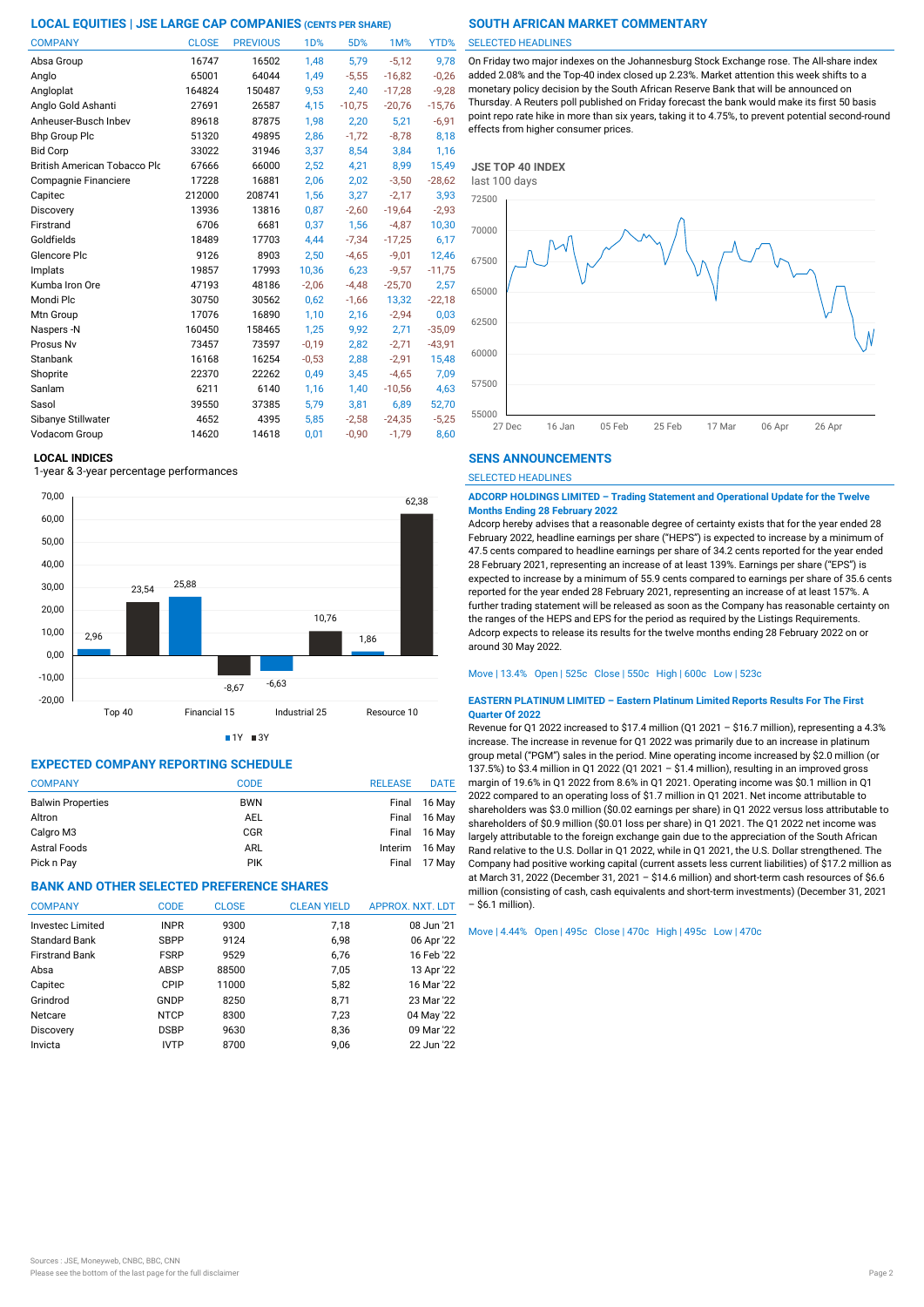## **LOCAL EQUITIES | JSE MID CAP COMPANIES (CENTS PER SHARE) LOCAL EQUITIES | JSE SMALL CAP COMPANIES (CENTS PER SHARE)**

| <b>COMPANY</b>                | <b>CODE</b>              | <b>CLOSE</b> | <b>PREVIOUS</b> | 1 <sub>D</sub> % | 1M%              | YTD%                | <b>COMPANY</b>               | <b>CODE</b>              | <b>CLOSE</b>  | <b>PREVIOUS</b> | 1 <sub>D</sub> % | 1M%             | YTD%             |
|-------------------------------|--------------------------|--------------|-----------------|------------------|------------------|---------------------|------------------------------|--------------------------|---------------|-----------------|------------------|-----------------|------------------|
| Aspen                         | <b>APN</b>               | 15770        | 15416           | 2,30             | $-12,78$         | $-29,74$            | Advtech                      | ADH                      | 1747          | 1778            | $-1,74$          | 2,76            | $-0,63$          |
| African Rainbow               | ARI                      | 24008        | 22929           | 4,71             | $-12,00$         | 3,83                | Altron                       | <b>AEL</b>               | 850           | 830             | 2,41             | 8,97            | $-7,10$          |
| Avi                           | AVI                      | 6452         | 6443            | 0,14             | $-3,64$          | $-12,69$            | Aeci                         | <b>AFE</b>               | 10073         | 10004           | 0,69             | $-3,07$         | $-10,06$         |
| Barworld                      | <b>BAW</b>               | 10589        | 10826           | $-2,19$          | $-6,79$          | $-29,58$            | <b>Alexander Forbes</b>      | AFH                      | 458           | 450             | 1,78             | 3,85            | 2,00             |
| <b>Bidvest Group</b>          | <b>BVT</b>               | 20788        | 20551           | 1,15             | $-3,26$          | 9,73                | Afrimat                      | AFT                      | 5805          | 5762            | 0,75             | $-12,05$        | 1,08             |
| Capco                         | CCO                      | 3198         | 3137            | 1,94             | 5,16             | $-11,73$            | Arrowhead Prop.              | AHB                      | 324           | 329             | $-1,52$          | $-4,71$         | $-23,76$         |
| Clicks Group                  | CLS                      | 29420        | 29487           | $-0,23$          | $-3,06$          | $-6,76$             | African Rainbow Cap.         | AIL                      | 658           | 661             | $-0,45$          | $-3,94$         | $-3,24$          |
| Coronation                    | <b>CML</b>               | 3900         | 3867            | 0,85             | $-9,30$          | $-25,77$            | Adcock Ingram                | AIP                      | 5252          | 5226            | 0,50             | $-0,89$         | 4,10             |
| Dis-Chem                      | <b>DCP</b>               | 3523         | 3490            | 0,95             | $-7,61$          | $-0,54$             | Astral                       | ARL                      | 15360         | 15002           | 2,39             | 0,41            | $-11,03$         |
| Distell Group                 | <b>DGH</b>               | 17272        | 17290           | $-0,10$          | $-0,05$          | 2,32                | Attacq                       | ATT                      | 651           | 642             | 1,40             | $-10,33$        | $-18,52$         |
| Drdgold                       | <b>DRD</b>               | 1042         | 1020            | 2,16             | $-23,72$         | $-21,06$            | <b>Brait</b>                 | <b>BAT</b>               | 387           | 370             | 4,59             | $-8,94$         | $-14,38$         |
| Exxaro Resources              | <b>EXX</b>               | 20540        | 20193           | 1,72             | $-12,12$         | 34,36               | <b>Blue Label Telecoms</b>   | <b>BLU</b>               | 455           | 474             | $-4,01$          | $-20,87$        | $-10,61$         |
| Fortress Reit A               | FFA                      | 1180         | 1191            | $-0,92$          | $-4,07$          | $-5,60$             | <b>Bytes Technology</b>      | <b>BYI</b>               | 8562          | 8130            | 5,31             | $-6,31$         | $-29,85$         |
| Fortress Reit B               | FFB                      | 370          | 319             | 15,99            | 1,09             | 13,85               | City Lodge Hotels            | <b>CLH</b>               | 449           | 437             | 2,75             | $-8,18$         | $-17,01$         |
| Growthpoint                   | GRT                      | 1368         | 1320            | 3,64             | $-2,70$          | $-11,00$            | Curro                        | COH                      | 986           | 984             | 0,20             | $-6,98$         | $-20,80$         |
| Harmony Gold                  | <b>HAR</b>               | 5574         | 5381            | 3,59             | $-19,86$         | $-16,31$            | Cashbuild                    | <b>CSB</b>               | 27388         | 27205           | 0,67             | $-2,83$         | 4,94             |
| Investec                      | <b>INL</b>               | 9128         | 9003            | 1,39             | $-2,14$          | 4,26                | Datatec                      | <b>DTC</b>               | 4031          | 3835            | 5,11             | 3,23            | 4,70             |
| Investec                      | <b>INP</b>               | 8963         | 8780            | 2,08             | $-2,26$          | 3,39                | Emira                        | <b>EMI</b>               | 942           | 950             | $-0,84$          | $-12,37$        | $-0,84$          |
| Italtile                      | <b>ITE</b>               | 1555         | 1588            | $-2,08$          | $-5,93$          | $-7,44$             | Epp N.V                      | EPP                      | 1236          | 1236            | 0,00             | 0,00            | 5,19             |
| Libhold                       | LBH                      | 10422        | 10422           | 0,00             | 0,00             | 10,24               | <b>Equites Property Fund</b> | EQU                      | 2000          | 2000            | 0,00             | $-7,11$         | $-13,01$         |
| Life Healthcare               | <b>LHC</b>               | 2004         | 1990            | 0,70             | $-10,77$         | $-16,60$            | <b>Famous Brands</b>         | <b>FBR</b>               | 6250          | 6184            | 1,07             | 1,28            | $-20,04$         |
| Multichoice Group             | <b>MCG</b>               | 13199        | 12962           | 1,83             | 2,03             | 8,16                | Grindrod                     | GND                      | 655           | 628             | 4,30             | $-2,09$         | 32,32            |
| Mediclinic Int.               | MEI                      | 7125         | 6997            | 1,83             | $-2,16$          | 4,69                | Hci                          | HCI                      | 18098         | 16500           | 9,68             | 54,04           | 144,57           |
| Montauk Renewables            | <b>MKR</b>               | 18950        | 16543           | 14,55            | 18,81            | 10,17               | Hudaco                       | HDC                      | 14089         | 14012           | 0,55             | $-4,80$         | 6,86             |
| Mr Price Group                | <b>MRP</b>               | 20603        | 19793           | 4,09             | $-8,74$          | 3,27                | Hammerson Plc                | <b>HMN</b>               | 530           | 555             | $-4,50$          | -11,96          | $-26,29$         |
| Momentum                      | MTM                      | 1514         | 1534            | $-1,30$          | $-10,36$         | $-20,11$            | Hyprop                       | <b>HYP</b>               | 3473          | 3420            | 1,55             | $-2,77$         | $-6,77$          |
| Ninety One Plc                | N91                      | 4846         | 4887            | $-0,84$          | 1,49             | $-15,69$            | Investec Australia Prop.     | <b>IAP</b>               | 2111          | 2117            | $-0,28$          | 2,68            | 9,83             |
| Nedbank                       | <b>NED</b>               | 20797        | 20787           | 0,05             | $-5,10$          | 18,83               | Investec Prop Fund           | IPF                      | 1173          | 1163            | 0,86             | $-4,79$         | $-5,40$          |
| Northam Platinum              | <b>NHM</b>               | 18736        | 16610           | 12,80            | $-5,06$          | $-10,57$            | Imperial                     | <b>IPL</b>               | 6595          | 6595            | 0,00             | 0,00            | 3,06             |
| Nepi Rockcastle Plc           | <b>NRP</b>               | 9617         | 9255            | 3,91             | $-0,55$          | $-9,27$             | Jse                          | <b>JSE</b>               | 10723         | 10632           | 0,86             | $-2,06$         | $-4,26$          |
| Netcare                       | <b>NTC</b>               | 1524         | 1505            | 1,26             | $-1,04$          | $-4,03$             | Kap Industrial               | KAP                      | 461           | 469             | $-1,71$          | $-10,31$        | 5,49             |
| Ninety One                    | NY1                      | 4688         | 4749            | $-1,28$          | $-1,35$          | $-17,04$            | Karooooo                     | <b>KRO</b>               | 42499         | 43851           | $-3,08$          | $-12,46$        | $-20,56$         |
| Old Mutual                    | <b>OMU</b>               | 1216         | 1196            | 1,67             | $-3,57$          | $-7,18$             | Psg Konsult                  | <b>KST</b>               | 1300          | 1310            | $-0,76$          | $-3,99$         | $-3,27$          |
| Pik N Pay                     | PIK                      | 5737         | 5590            | 2,63             | $-0,95$          | 9,34                | Liberty Two Degrees          | L <sub>2</sub> D         | 410           | 420             | $-2,38$          | $-0,24$         | $-13,68$         |
| Pepkor                        | PPH                      | 2017         | 1994            | 1,15             | $-10,59$         | $-7,86$             | Long4Life                    | L4L                      | 615           | 613             | 0,33             | 2,84            | 5,31             |
| Psg                           | <b>PSG</b>               | 9352         | 9282            | 0,75             | $-3,53$          | 4,80                | Libstar                      | LBR                      | 550           | 544             | 1,10             | $-4,51$         | $-17,29$         |
| Quilter Plc                   | QLT                      | 2477         | 2473            | 0,16             | $-11,82$         | $-21,81$            | Lighthouse Capital           | LTE                      | 823           | 823             | 0,00             | $-4,30$         | $-8,56$          |
| Rbplapts                      | <b>RBP</b>               | 15399        | 14800           | 4,05             | $-3,68$          | $-1,49$             | Massmart                     | <b>MSM</b>               | 4200          | 4105            | 2,31             | 1,52            | $-30,78$         |
| Redefine                      | <b>RDF</b><br><b>REM</b> | 426<br>13965 | 417             | 2,16             | $-4,27$          | $-3,18$             | Mas Real Estate Inc          | <b>MSP</b>               | 1969          | 1997<br>2748    | $-1,40$          | $-5,15$         | $-6,37$          |
| Remgro<br>Resilient Reit      | <b>RES</b>               | 5732         | 13630<br>5609   | 2,46<br>2,19     | $-3,69$          | 6,48                | Metair                       | <b>MTA</b><br><b>MTH</b> | 2737<br>11131 | 11041           | $-0,40$          | $-9,46$         | $-0,47$          |
| Rand Merchant Inv             | <b>RMI</b>               | 2784         | 2710            | 2,73             | $-0,66$<br>25,85 | $-4,07$<br>$-38,37$ | Motus<br>M&R Hold            | <b>MUR</b>               | 1048          | 1049            | 0,82<br>$-0,10$  | 5,13<br>$-4,29$ | 1,11<br>$-26,56$ |
| <b>Reinet Investments Sca</b> | <b>RNI</b>               | 32285        | 32922           | $-1,93$          | $-2,36$          | 12,87               | Oceana                       | <b>OCE</b>               | 5400          | 5513            | $-2,05$          | $-6,25$         | $-2,77$          |
| Sappi                         | SAP                      | 5901         | 6263            | $-5,78$          | 5,81             | 29,24               | Omnia                        | <b>OMN</b>               | 8461          | 8198            | 3,21             | 4,87            | 32,18            |
| Santam                        | <b>SNT</b>               | 28205        | 27863           | 1,23             | $-0,82$          | 4,85                | Pan African Resource         | <b>PAN</b>               | 380           | 377             | 0,80             | $-14,61$        | $-1,04$          |
|                               | SPP                      | 16167        | 15860           | 1,94             | $-2,45$          | $-3,26$             | Raubex                       | RBX                      | 4070          | 4139            | $-1,67$          | 1,93            | 2,26             |
| Spar<br>Sirius Real Estate    | <b>SRE</b>               | 2262         | 2178            | 3,86             | $-0,18$          | $-25,42$            | Rhodes Food Pty              | RFG                      | 1265          | 1267            | $-0,16$          | 5,42            | 3,01             |
| Tigebrands                    | <b>TBS</b>               | 14078        | 14616           | $-3,68$          | $-5,36$          | $-22,22$            | Reunert                      | <b>RLO</b>               | 4178          | 4100            | 1,90             | $-3,91$         | $-21,17$         |
| The Foschini Group            | <b>TFG</b>               | 14056        | 12748           | 10,26            | $-0,45$          | 13,45               | Sa Corp Real Estate          | SAC                      | 211           | 213             | $-0,94$          | $-7,86$         | $-10,21$         |
| Thungela Resources            | <b>TGA</b>               | 25257        | 23911           | 5,63             | $-2,79$          | 198,76              | Steinhoff International N.V. | <b>SNH</b>               | 257           | 249             | 3,21             | $-13,47$        | $-48,80$         |
| Telkom                        | <b>TKG</b>               | 4795         | 4922            | $-2,58$          | 8,07             | $-11,34$            | Super                        | <b>SPG</b>               | 2685          | 2609            | 2,91             | $-1,00$         | $-21,05$         |
| Truworths                     | <b>TRU</b>               | 5431         | 5258            | 3,29             | $-1,70$          | 3,94                | Stor-Age Property Reit       | SSS                      | 1430          | 1430            | 0,00             | $-1,85$         | $-1,72$          |
| Textainer                     | <b>TXT</b>               | 50102        | 49843           | 0,52             | $-1,09$          | $-12,87$            | Stenprop                     | <b>STP</b>               | 3764          | 3770            | $-0,16$          | $-2,69$         | $-12,47$         |
| Woolies                       | WHL                      | 5684         | 5530            | 2,78             | $-4,07$          | 9,60                | Sun Int                      | <b>SUI</b>               | 2569          | 2501            | 2,72             | $-12,32$        | $-9,70$          |
|                               |                          |              |                 |                  |                  |                     | <b>Transaction Capital</b>   | <b>TCP</b>               | 4343          | 4467            | $-2,78$          | $-14,17$        | $-3,55$          |
|                               |                          |              |                 |                  |                  |                     | <b>Tsogo Sun Hotels</b>      | TG <sub>O</sub>          | 326           | 320             | 1,88             | $-1,21$         | $-7,39$          |
|                               |                          |              |                 |                  |                  |                     |                              |                          |               |                 |                  |                 |                  |

## **SOUTH AFRICAN 10-YEAR BOND**

2021 v 2022



## **10-YEAR BOND YIELD | SELECTED ITEMS (BASIS POINT CHANGE)**

| <b>REGION</b>        | <b>YIELD</b> | 1D%     | 1M%     | YTD% |
|----------------------|--------------|---------|---------|------|
| <b>United States</b> | 2.89         | 5       | 6       | 126  |
| United Kingdom       | 1.74         | 8       | -15     | 89   |
| Germany              | 0.94         | 11      | 10      | 107  |
| Japan                | 0,23         | $- - -$ | $- - -$ | 16   |
| South African 10Y    | 10           | 3       | 22      | 89   |

Zeder Investments ZED 200 197 1,52 -33,99 -38,27

Wbhovco WBO 7401 7302 1,36 -3,13 -34,67 Vukile VKE 1257 1257 0,00 -9,70

Tsogo Sun Gaming TSG 1132 1136 -0,35 2,91 -2,83

## **GLOBAL INTEREST RATES | SELECTED ITEMS**

| <b>CURRENT RATE</b> |
|---------------------|
| 0,50%-1,00%         |
| 1,00%               |
| 0,00%               |
| 4,25%               |
| 7,75%               |
|                     |

1,62<br>-34,67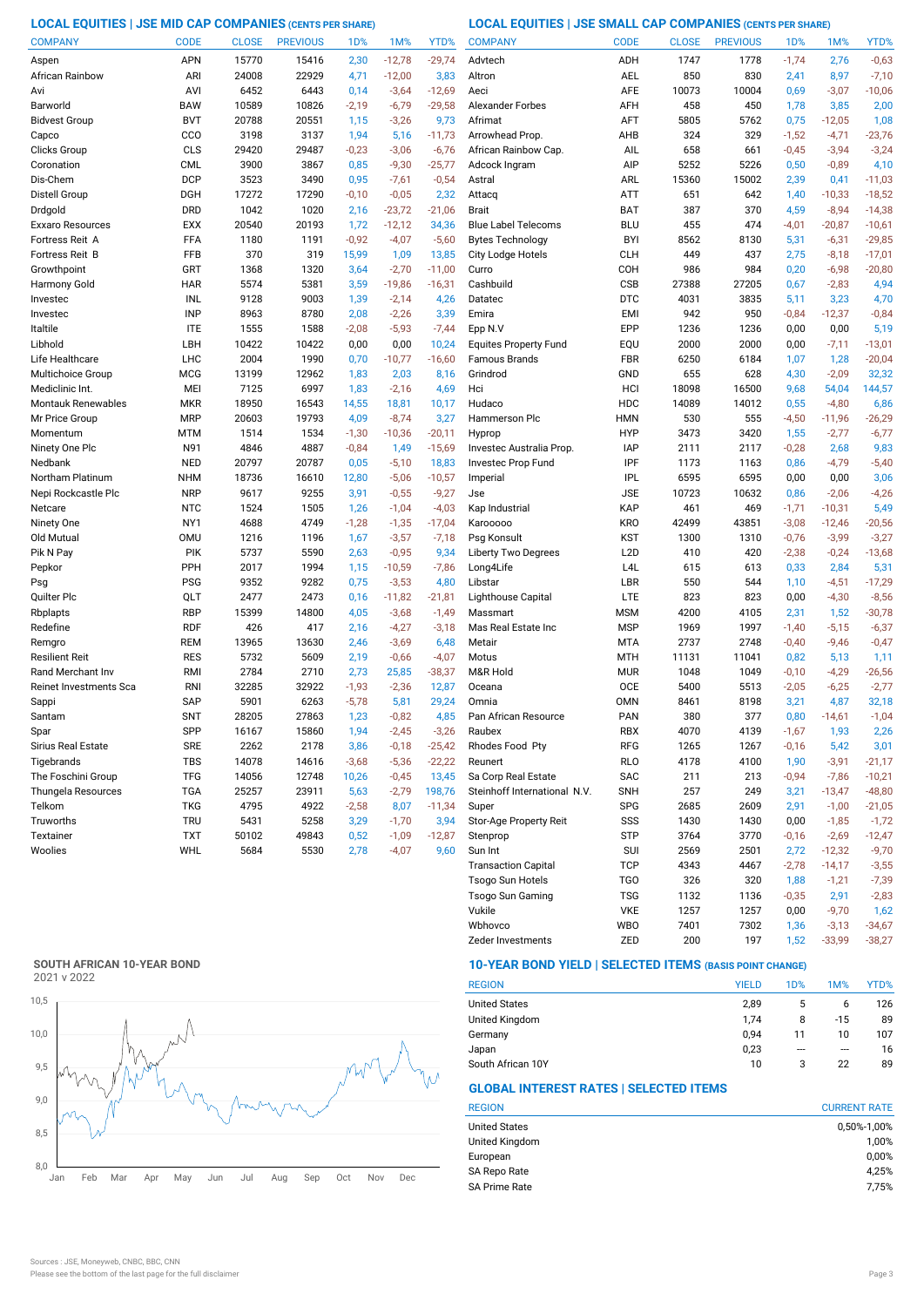#### **EUROPEAN INDICES**

normalised percentage performances



**AMERICAN INDICES**

normalised percentage performances



#### **ASIAN INDICES**

normalised percentage performances



Sources : JSE, Moneyweb, CNBC, BBC, CNN

## **GLOBAL MARKETS EUROPEAN MARKET COMMENTARY**

#### SELECTED HEADLINES

European stocks bounced on Friday as global markets looked to regain some ground after a bruising week, with investors assessing the outlook for inflation and interest rates. The pan-European Stoxx 600 added 2%, with travel and leisure stocks jumping 4.7% to lead gains as all sectors and major bourses finished in positive territory. Euro area industrial production shrank by 1.8% in March from the previous month, a sharper downturn than the 1% expected by a Dow Jones poll, as the war in Ukraine began to take its toll.



#### **AMERICAN MARKET COMMENTARY**

#### SELECTED HEADLINES

US stocks jumped Friday, trimming losses from another down week and preventing the S&P 500 from tumbling into bear market territory. All the S&P 500 sectors closed higher Friday led by gains in consumer discretionary and information technology, which added 4.1% and 3.4%, respectively. Meanwhile, Twitter shares plunged 9.7% after Elon Musk announced a standstill in the takeover deal as he awaits more details on the platform's fake accounts. In other news, Robinhood popped 24.9% after crypto CEO Sam Bankman-Fried acquired a stake in the company.



#### **ASIAN MARKET COMMENTARY**

## SELECTED HEADLINES

Shares in the Asia-Pacific gave up early gains this morning, after China reported disappointing economic numbers as a result of Covid restrictions. Tech stocks in Hong Kong surged in before paring some gains following bad news from China on the economic front. The Hang Seng Tech index was up more than 2% at one point, before dropping by about 0.5%. Meituan's shares in Hong Kong dropped 4.5%, while Tencent fell 1.6% Chinese retail sales for April dropped 11.1% compared to a year ago, more than the 6.1% fall that analysts expected, according to a Reuters poll. Industrial production fell 2.9% from the same period in 2021. It was expected to inch up 0.4%.



Please see the bottom of the last page for the full disclaimer Page 3